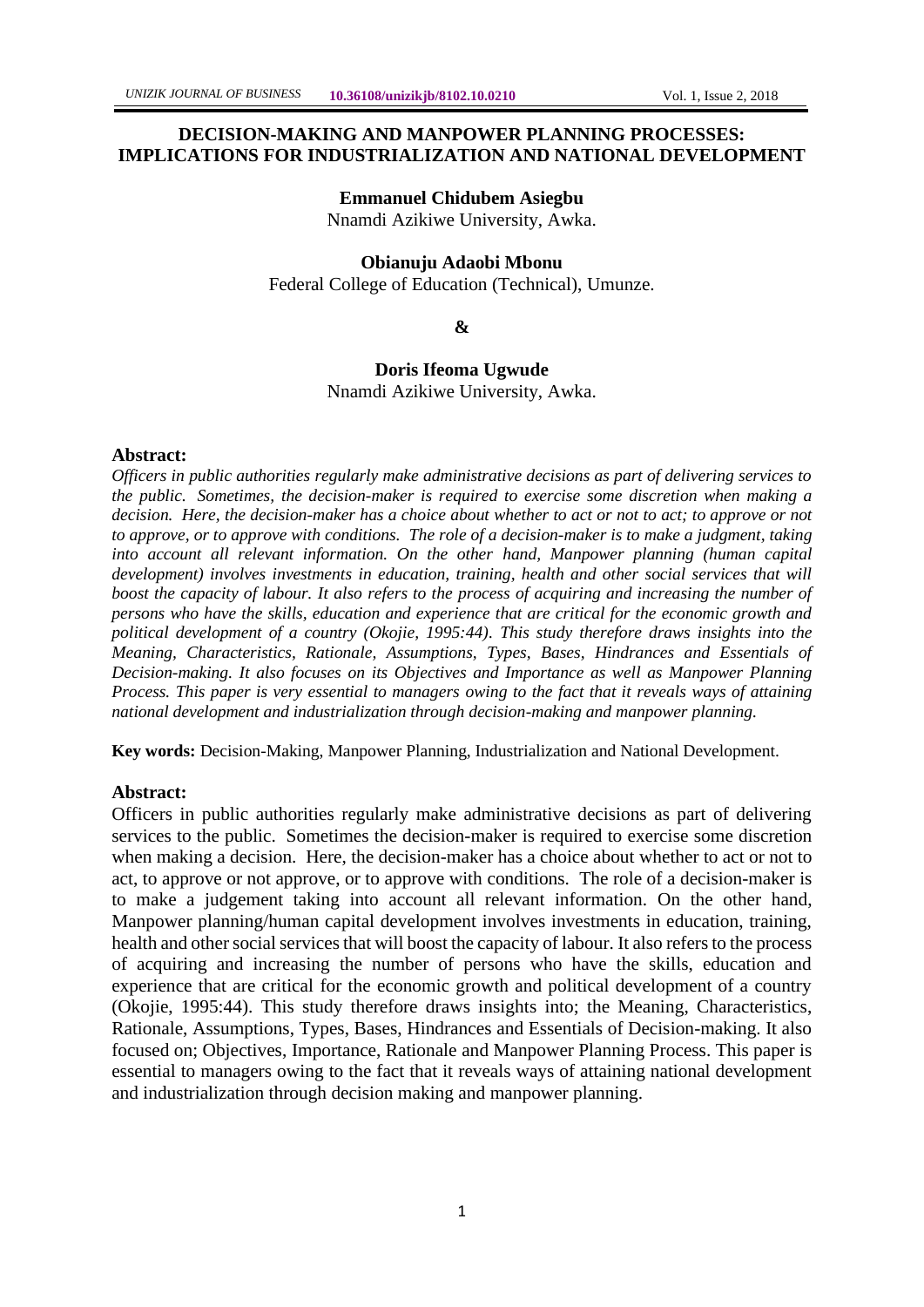#### **Introduction:**

Decision making and manpower planning are essential phenomena for organizational success and national development. Any organization or nation that wants to grow its economic output must pay, not lip service but essential respect to the practice of decision-making and manpower planning. Making effective decisions as a manager is a very significant challenge in a fastmoving world. Increasingly, managers are expected to act under conditions of uncertainty or limited information which have a considerable impact at every stage of the decision-making process.

As a manager, you will need to apply your skills to select the most appropriate approach for the context you are operating within and the kind of decision you need to make. Usually, this will involve striking a balance between the two extremes outlined above. Good decisionmaking skills will enable you to understand what information you will require and how best to use it to inform your decisions as well as help you to avoid unhelpful or biased assumptions, and recognise the degrees of uncertainty and risk involved and whether these are acceptable in the circumstances.

"Manpower/Human resources constitute the ultimate basis for the wealth of nations. Capital and natural resources are passive factors of production; human beings are the active agents who accumulate capital, exploit natural resources, build social, economic and political organizations, and carry forward national development. Clearly, a country which is unable to develop the skills and knowledge of its people and to utilize them effectively in the national economy, will be unable to develop anything else." Therefore, "human resources/human capital", often used interchangeably with "manpower" refers to the "totality of the energies, skills, knowledge and experience available in a country" (Diejomaoh, 1978:34). "It is managerial, scientific, engineering, technical, craftsmen and other skills which are employed in creating, designing, developing organizations, managing and operating productive and service enterprises and economic institutions" (Yesufu, 1962).

The concept of Manpower also refers to the abilities and skills of the human resources of a country, while manpower planning refers to the process of acquiring and increasing the number of persons who have the skills, education and experience that are critical for the economic growth and political development of a country (Okojie, 1995:44). Manpower planning according to Okojie, "Is thus associated with investments in man and his development as a creative and productive person." The totality of effort and costs involved in this considerable improvement of the productive capacity of the people constitutes investments in human resources, also referred to as manpower development or human resources development or human capital formation.

Human resources are all-embracing, that is, it is inclusive of persons who work now, or are likely to be productively employed sooner or later. In other words, manpower planning has almost the entire population as its target. Therefore, manpower planning is a continuum, a continuing process from childhood to old age, and a must for any society or enterprise that wishes to survive under the complex challenges of a dynamic world. Yesufu (2000), in agreement with this view, says, "the essence of manpower planning becomes one of ensuring that the workforce is continuously adapted for, and upgraded to meet, the new challenges of its total environment." This is because the economy is a dynamic entity which is constantly changing in response to various stimuli such as introduction and discoveries of new products or techniques of production. A special human capacity can be acquired and developed in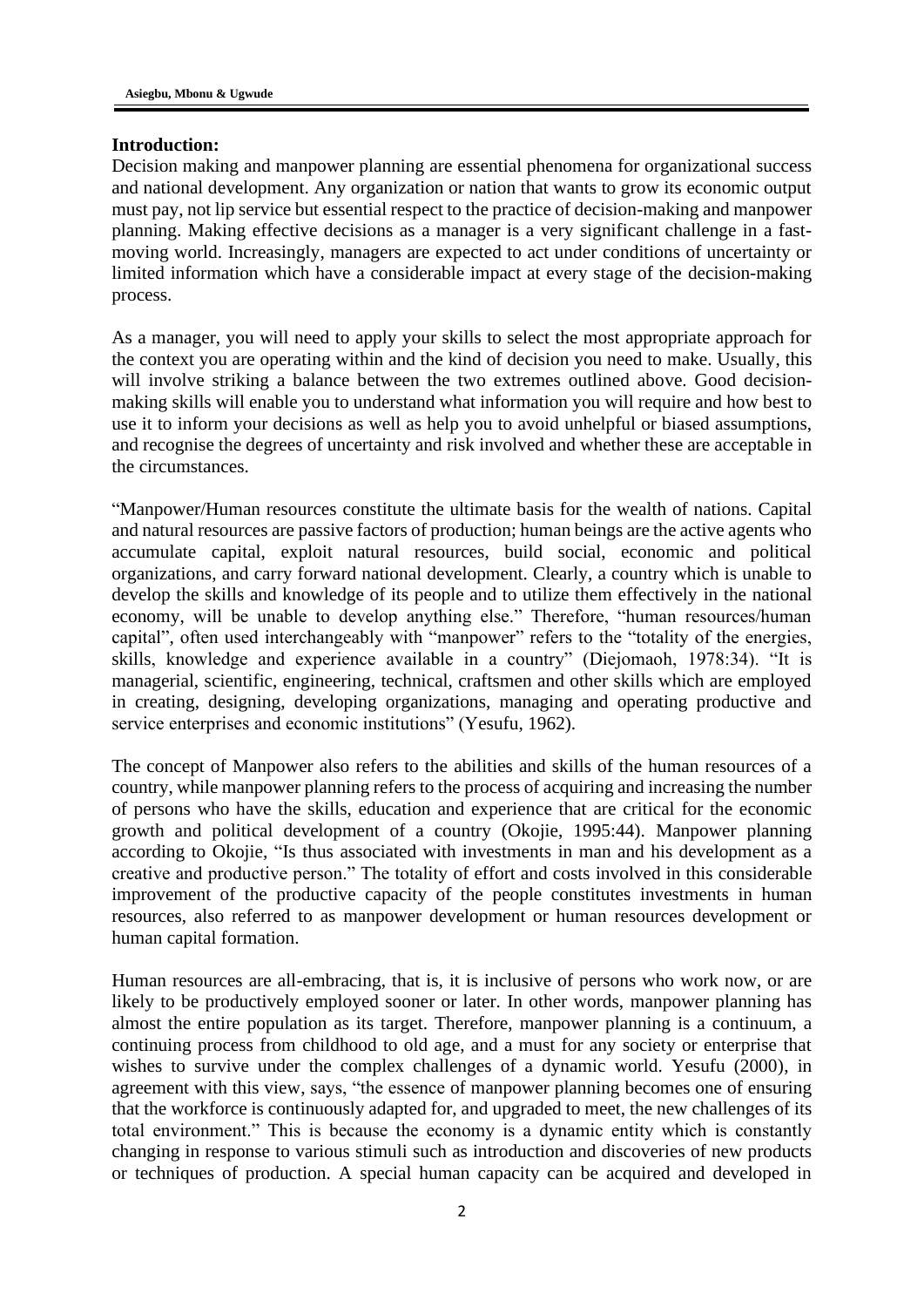different ways, namely education, training, health promotion as well as investment in all social services that influence man's productive capacities, including telecommunications, transport and housing. The role of manpower in economic growth cannot be overemphasized. Thus, the need for appropriate manpower development and accumulation is a prerequisite for modern economic growth in both developed and developing countries. It has been recognized that the development of manpower is also an essential pre-condition for a country's economic, political and socio-cultural transformation. Therefore, manpower is considered as the most valuable asset for a country's socio-economic and political transformation and this needs to be mobilized, developed and empowered to participate fully in all socio-economic activities.

#### **DECISION-MAKING:**

Decision-making is a common everyday phenomenon. Decision-making is the basis of all organisations be they Public or Private. It is the essence of management. Of all the problems in management, the problem of decision-making is the most difficult. In Public Administration, decision-making is not as easy as it is in business and we cannot keep things pending indefinitely. In Public Administration, we need right decisions. Decision-making in Public Administration is not free from outside influences. All types of pressures, direct and indirect, exert themselves and a decision may have to be taken, much to the displeasure and disapproval of the decision-maker. While business administration is much freer from pressures. Effective management of public or private organisations believes in making right and responsible decisions.

**Meaning and Definition:** Decision-making is defined as the selection of a course of action from amongst alternatives, and it covers matters relating to planning, organising, directing, staffing and controlling. A decision is an act of choice wherein an executive form a conclusion about what must be done in a given situation.

*Webster's dictionary* defines the term 'Decision-making' as "the act of determining, in one's mind, upon an opinion or course of action." According to Terry (2013), it is "the selection of one behaviour alternative from two or more possible alternatives." In the words of Seckler-Hudson (2016), "Decision-making in government is a plural activity. One individual may pronounce the decision but another may contribute to the process of reaching the decision. It is part of the political system." According to Ishwar Dayal (2015), "Decision making is the commitment of the decision-maker to act, thereby committing the personnel, material and financial resources of the organisation to the action objectives." Decision-making includes all the considerations that go into identifying a problem, reaching a conclusion and then taking action.

#### **Characteristics:**

- 1. Decisions are usually made to achieve some purpose or goal.
- 2. No decision stands alone. They are all linked together in a sequential chain.
- 3. It occurs over a period of time so that concurrent events influence the outcome.

**Rational Decision-Making Process**: It involves several steps leading towards optional solutions. The steps are:

- (a) To diagnose a problem.
- (b) To analyse the internal (time, money, management talent, workers' skills and other resources) and external (economic climate, interest rates, capital markets, politics and social changes and environmental) factors.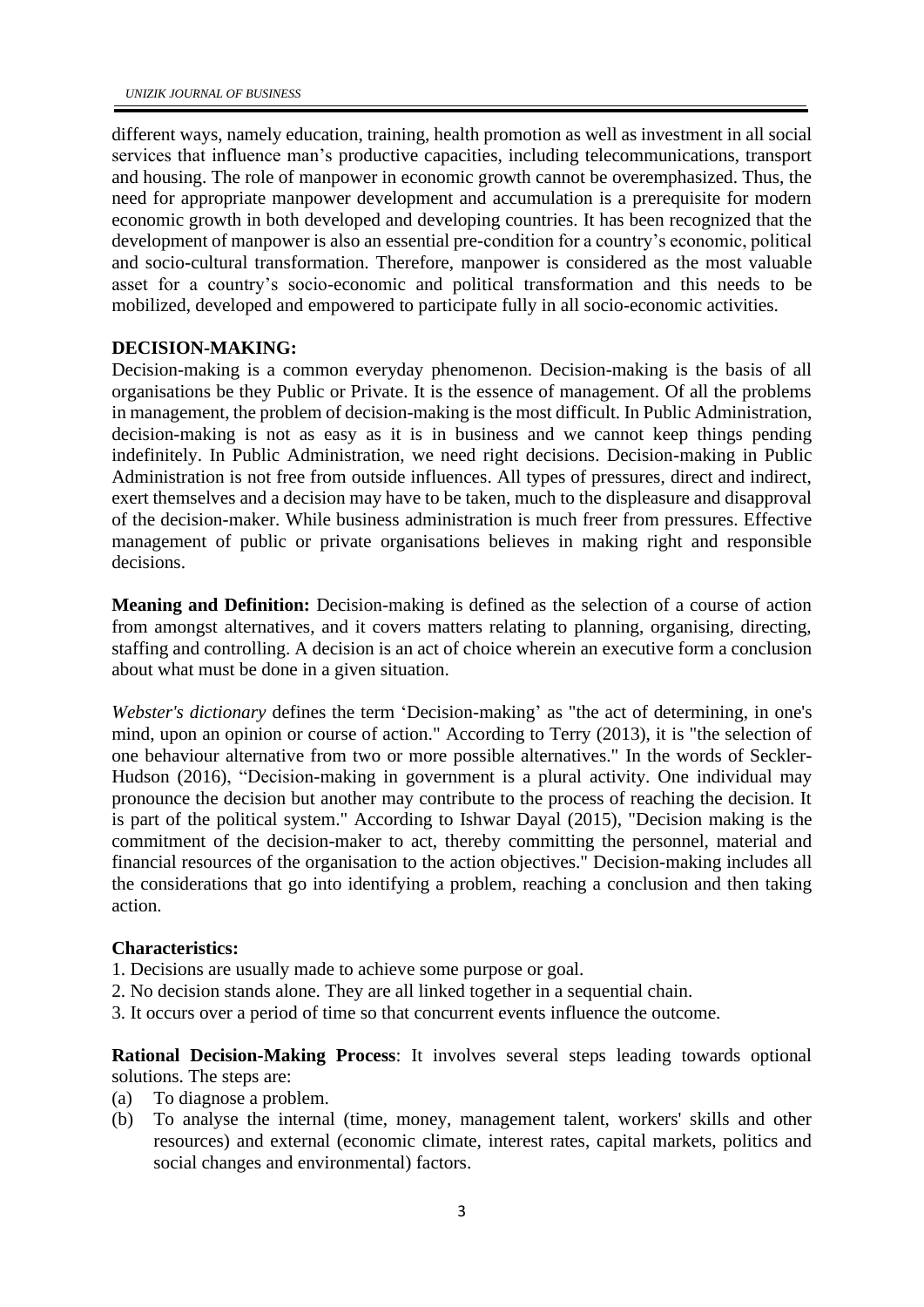- (c) To state the problems correctly.
- (d) To develop alternatives which indicate the various courses of action that may achieve the objective.
- (e) To evaluate alternatives. The advantages and disadvantages of each alternative are taken into consideration. Usually, alternatives are evaluated to satisfy criteria such as sufficiency and feasibility.
- (f) To select the best alternatives that will maximise the results in terms of existing objectives.

**Basis of Decision-making:** The means of arriving at a decision may be rational, deliberate, emotional, impulsive or habitual. Intuition, facts, experience and authority are among the most common bases used in arriving at a decision. Seckler-Hudson (2016) enumerates twelve factors which must be considered in decision-making – legal limitations, the budget, facts, history, internal morale, the future as anticipated, role of superiors, Pressure groups, staff, nature of programme and subordinates.

### **Assumptions of Rational Decision-making:**

- 1. That there is no conflict over the goal.
- 2. That all the relevant criteria can be identified and all viable alternatives can be listed. Further, that all possible consequences for each alternative are known.
- 3. That alternatives can be assigned numerical values and ranked in a preferential order.
- 4. That the alternative that would maximise satisfaction would be selected.

### **There Are 7 Types of Decision Making. Which One is Best for You?**

It is easy to complain about the decision process in your company, but finding the right one is elusive. Let us take a look at the alternatives.

### *1. Decide and announce.*

One method is to review options in terms of objectives, priorities, timescale, and then autocratically decide on an action and inform the team of the decision. This approach will likely demotivate experienced teams, but may be required when time is of the essence (I once worked for a start-up CEO who used this approach, even when time was not an issue. The result was a team that felt totally unappreciated, and productivity declined to the point that our startup was no longer competitive).

#### *2. Decide and then communicate to others.*

Another option is to make the decision, and then explain to the team, the company and customers the reasons for that decision and the positive benefits accruing from it. In this scenario, the decision becomes part of the team's learning process, and the team's confidence in you will increase rather than decrease.

#### *3. Present the decision and invite comments.*

Presenting the decision along with the background, and inviting team members to ask questions and discuss the rationale, is another way to go. This more participatory and engaging approach enables the team to appreciate the issues and implications at stake, and it improves satisfaction.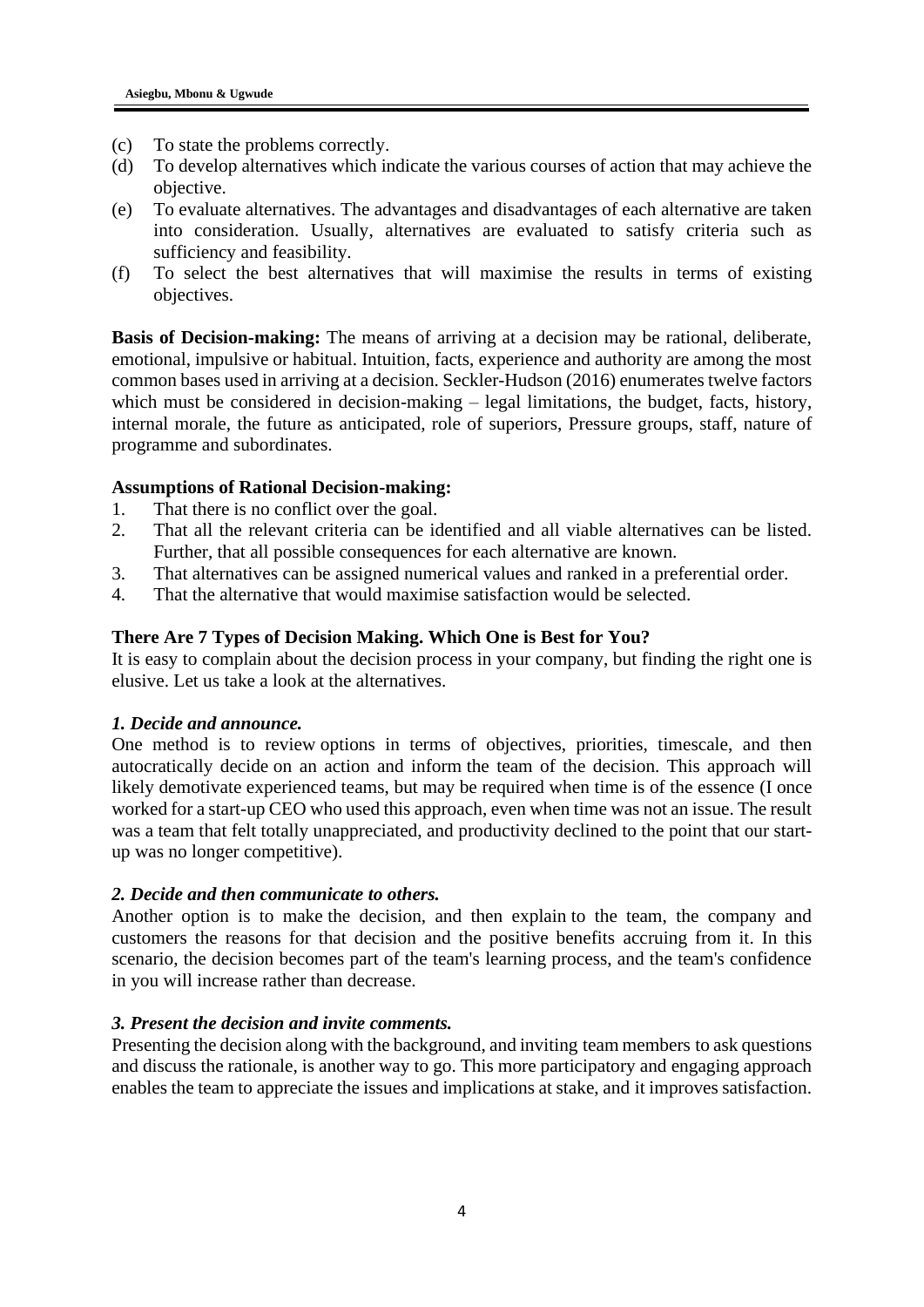# *4. Suggest a decision and invite discussion.*

You can also discus and review a provisional decision on the basis that you will evaluate your team's views before making a final decision. Thus, team members have real influence over the final decision, and can recognize that their contribution has been appreciated.

# *5. Present the situation for input and joint decision.*

An even more trusting process is to present the options to the team. Encourage and expect team members to offer ideas and additional options, and discuss implications of various choices. Asking team members to be highly involved and influential is always motivating for them.

# *6. Explain the situation and ask the team to decide.*

It is also valid to delegate responsibility for the decision to the team, perhaps with stated limits. In this approach, you may or may not choose to be a part of the team that decides. This process requires a mature team that can handle accepting major responsibility.

# *7. Ask the team to define the problem and make the decision.*

With this approach, team members identify and analyze the situation, develop resolution options, and then decide on a preferred course of action. You agree to support the decision and manage implementation. This puts the team at the strategic decision-making level.

**Other Types of Decisions:** According to Asiegbu (2014:100) the various types of decisions in an organisation are:

- (a) *Organisational and personal decisions:* Decisions taken by an executive which affect organisational functioning directly are organisational decisions. Personal decisions are decisions taken by the executive which affect his personal life.
- (b) *Policy and operative decisions:* Policy decisions are very important and have a long-term impact and are taken by top management to determine the basic policies. Operative decisions relate to the day to day operations that are handled by the lower levels of management.
- (c) *Individual and group decisions:* Individual decisions are taken by an individual alone and group decisions are taken by a group of people together.
- (d) *Routine and strategic decisions:* Routine decisions refer to decisions taken in relation to the day to day workings of the organisation. Being repetitive in nature, routine decisions are generally taken at the lower levels of the organisation. Strategic decisions affect organisational structures, objectives, facilities and finance, and are taken at the higher levels of management.

# **Hindrances/What Can Prevent Effective Decision-Making?**

There are a number of problems that can prevent effective decision-making. These include: *1. Not Enough Information:*

If you do not have enough information, it may appear that you have no basis for making a decision. Take some time to gather the necessary data to inform your decision, even if the timescale is very short. If necessary, prioritize your information-gathering by identifying which information will be most important to you.

# *2. Too Much Information:*

The opposite of the first problem, but one that is often seen surprisingly: having so much conflicting information that it is impossible to see 'the wood for the trees'. This is sometimes called *analysis paralysis*, and is also used as a tactic to delay organizational decision-making,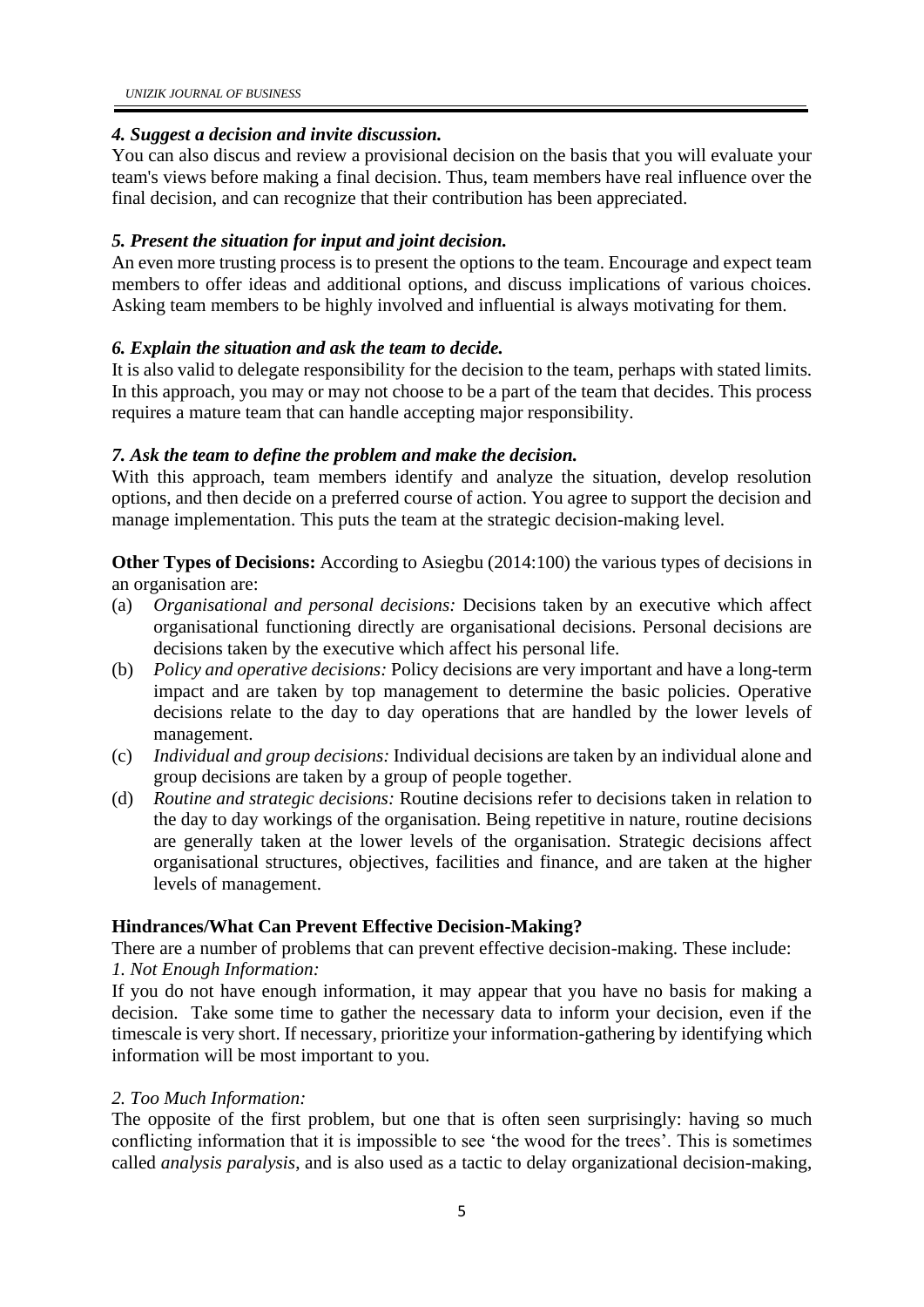with those involved always demanding more information before they can decide. This problem can often be resolved by getting everyone together to decide what information is really important and why, and by setting a clear timescale for decision-making, including an information-gathering stage.

# *3. Too Many People:*

Making decisions by committees is difficult. Everyone has their own views, and their own values. Also, while it is important to know what these views are, and why and how they are important, it may be essential for one person to take responsibility for making a decision. Sometimes, any decision is better than none.

# *4. Vested Interests:*

Decision-making processes based on vested interests. These vested interests are often not overtly expressed, but may constitute blockage. Because they are not overtly expressed, it is hard to identify them clearly, and therefore, address them, but it may sometimes be possible to do so by exploring them using someone outside the process, but in a similar position. It can also help to explore the rationale/intuitive aspects with all stakeholders, usually with an external facilitator to support the process.

# *5. Emotional Attachments:*

People often prefer to maintain the status quo. Decisions tend to involve the prospect of change, which many people find difficult. But also remember that *deciding not to decide* is also a decision.

### *6. No Emotional Attachment:*

Sometimes it is difficult to make a decision because you just do not care one way or the other. In this case, a structured decision-making process can often help by identifying some very real pros and cons of particular actions that, perhaps, you had not thought about before.

Many of these issues can be overcome by using a structured decision-making process. This will help to:

- Reduce more complicated decisions to simpler steps;
- See how each decision is arrived at; and
- Plan decision-making to meet deadlines.

# **Other Hindrances to sound Decision-making:** Some of the hindrances are:

- (a) Involvement of routine activities.
- (b) The difficulty of timely selection of the problem for solution.
- (c) What is right decision? (The right decision must be in accord with the general interest, the constitutional spirit, and the moral principle).
- (d) Bias (It means a swaying influence or undue leaning to one side, and it may take the form of prejudice in the negative sense and predilection in the positive sense. Bias may be conscious or unconscious; personal or institutional. In Public Administration, bias means whether a given decision has been taken in accordance with the departmental rules, norms and traditions).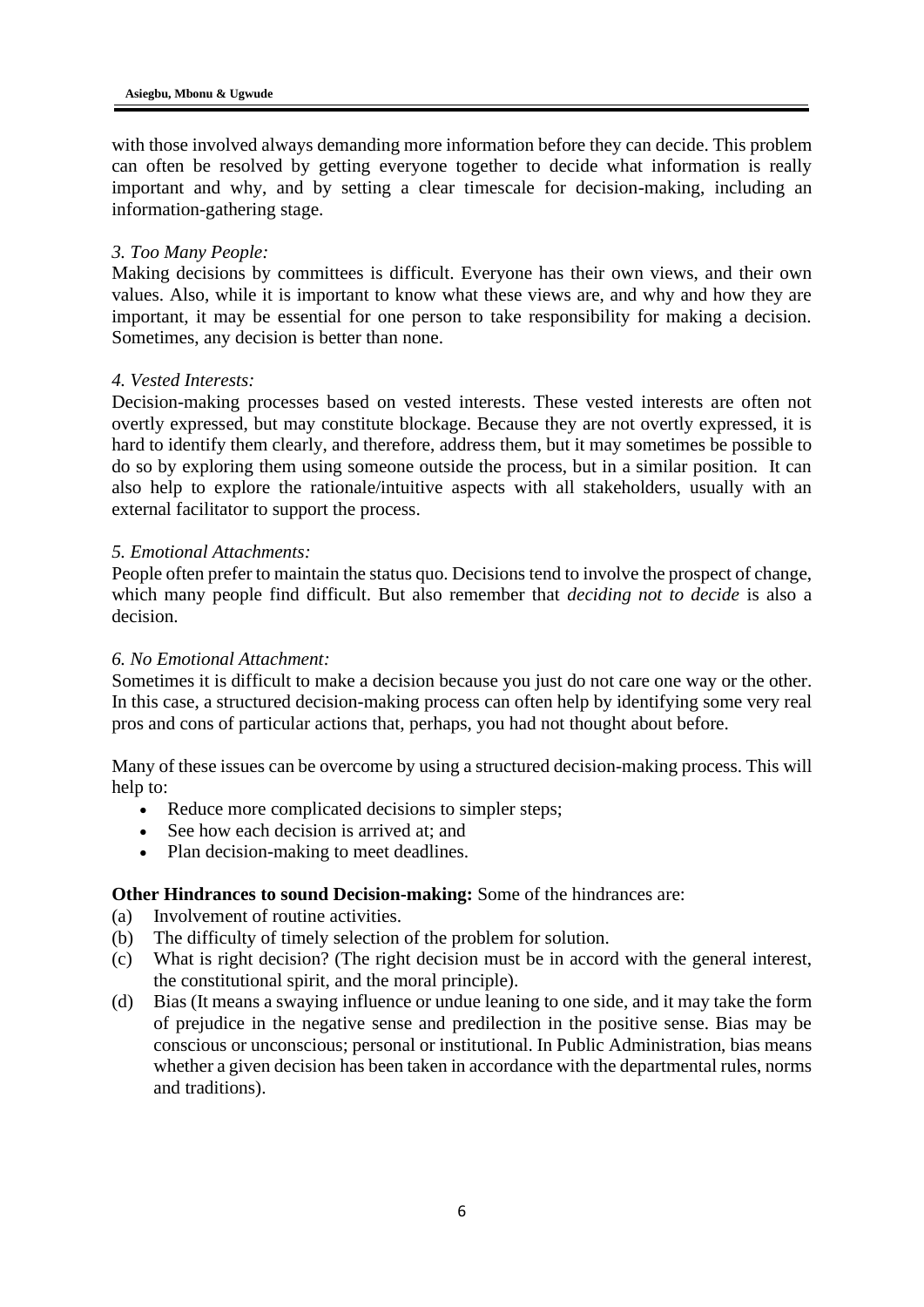**Essentials of Decision-making:** Some important requirements for effective decision-making are:

- (a) Management Information System.
- (b) Knowledge of management techniques (programme evaluation and review techniques, Critical path method, Cost-Benefit and Cost-Effectiveness, Operation research, etc.).
- (c) Familiarity with the aspirations of the clients.
- (d) Knowledge of the environment.
- (e) Personnel and organisational requirements.

# **MANPOWER PLANNING:**

Manpower Planning, which is also known as Human Resource Planning, consists in putting the right number of people and right kind of people at the right place, right time, doing the right things for which they are suited for the achievement of the goals of the organization. Manpower planning has been variedly defined in the following ways:

- i. An integrated approach to performing the planning aspects of the personnel function in order to have a sufficient supply of adequately developed and motivated people to perform the duties and tasks required to meet organizational objectives and satisfy the individual needs and goals of members of the organization, (Osokoya 1987);
- ii. A process of analyzing an organization's human resource needs under changing conditions and developing the activities necessary to satisfy these needs (Garba, 2004);
- iii. A process for determining and assuring that the organization will have an adequate number of qualified persons available at the proper time, performing jobs which meet the needs of the enterprises and which provide satisfaction for the individuals involved. (Beach,1975);
- iv. The process of forecasting future human resource needs of an organization so that steps can be taken to ensure that these needs are met. (Teresa,1999).

It is clear from these few definitions that, although the different scholars or authors chose to group their perceptions of the phenomenon in their individual ways, there is a recurring common theme. Each of them agreed that manpower planning is an on-going process (integrated approach), not a once and for all phenomenon. Its process involves interrelated activities and the plan must continue to be modified to meet prevailing circumstances. As a plan, it is embedded in implementation programmes designed to ensure availability of adequate qualified persons. Such implementation programmes include recruitment and selection (employment) of required skilled personnel to perform jobs that will allow the enterprise to meet both the corporate and individual goals. The plan implementation programme also entails training and development of personnel and performance appraisal as well as other related personnel administration functions.

# **Objectives of Manpower Planning:**

Manpower Planning has two broad objectives which are:

- (a) To provide for the present and future personnel needs of an organization both quantitatively and qualitatively
- (b) To ensure the optimum use of the personnel currently employed.

# **The Importance of Manpower Planning for Industrialization and National Development:**

1. **Key to managerial functions-** The four managerial functions, i.e., planning, organizing, directing and controlling are based upon the manpower. Manpower helps in the implementation of all these managerial activities that bring about organizational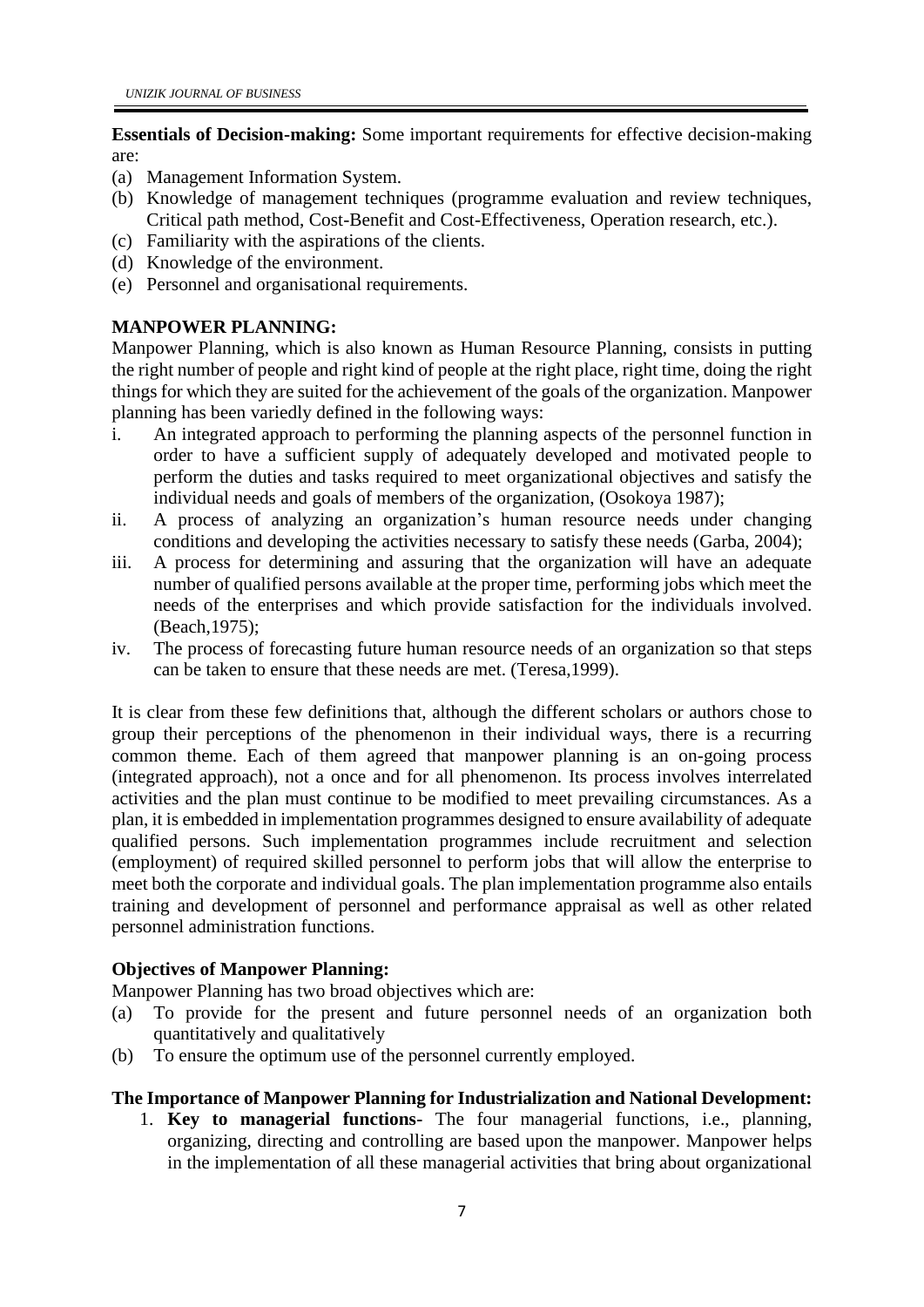growth and national development at large. Therefore, staffing becomes a key to all managerial functions.

- 2. **Efficient utilization -** Efficient management of personnel becomes an important function in the industrialization world of today. The setting up of large-scale enterprises requires management of large-scale manpower. It can be effectively done through staffing function.
- 3. **Motivation -** The staffing function not only includes putting right men on right job, but it also comprises motivational programmes, i.e., incentive plans to be framed for further participation and employment of employees in an organization. Therefore, all types of incentive plans become an integral part of the staffing function, which promote success of the organization and in turn industrialization of a nation.
- 4. **Better human relations -** An organization can itself be stabilized if human relations develop and are strong. Human relations become strong through effective control, clear communication, effective supervision and leadership in an organization. Staffing also takes care of training and development of the workforce; this leads to co-operation and better human relations as well as peaceful coexistence which translates into becoming a united nation.
- 5. **Higher productivity -** Productivity level increases when resources are utilized in the best possible manner. Higher productivity is a result of minimum wastage of time, money, efforts and energies. This is possible through staffing and its related activities (Performance appraisal, training and development, remuneration) for optimal development of the organization and the nation in general.

### **The Rationale for Manpower Planning:**

In the traditional management approach to manpower administration, management assumed that it could always obtain the personnel it required whenever it needed them and therefore had no need to engage in formal manpower planning. Of course, this approach to personnel management succeeded because most of the enterprises were small in size, made few changes in a long time and employed simple skills. In modern complex organizations which experience fast changes in technology, products, market and internal structural reorganization and utilize a lot of high talent personnel, formal personnel planning is essential for viability and survival of the organization in a dynamic and competitive business environment.

Some reasons for systematic manpower planning in organizations include:

- (i) To determine and ensure future personnel needs;
- (ii) To cope with changes in competitive forces, market, technology, product and government regulations on personnel administration;
- (iii) To ensure that the organizations continue to maintain adequate stock of scarce, skilled and experienced manpower through deliberate personnel procurement and development policies, motivation, integration, utilization and succession plans;
- (iv) Manpower planning is necessary in organizations as an integral part of corporate strategic planning process. Organizational strategic plans define the corporate mission, goals, and strategies, and also evaluate the business challenges, organizational strength and weaknesses;
- (v) Manpower plans provide a necessary basis for designing and implementing personnel functions such as recruitment;
- (vi) To meet the requirements of government regulations on employment. Such government policy as equal opportunities for women and minority groups could necessitate that corporate manpower planning makes provisions for accommodating this regulation. The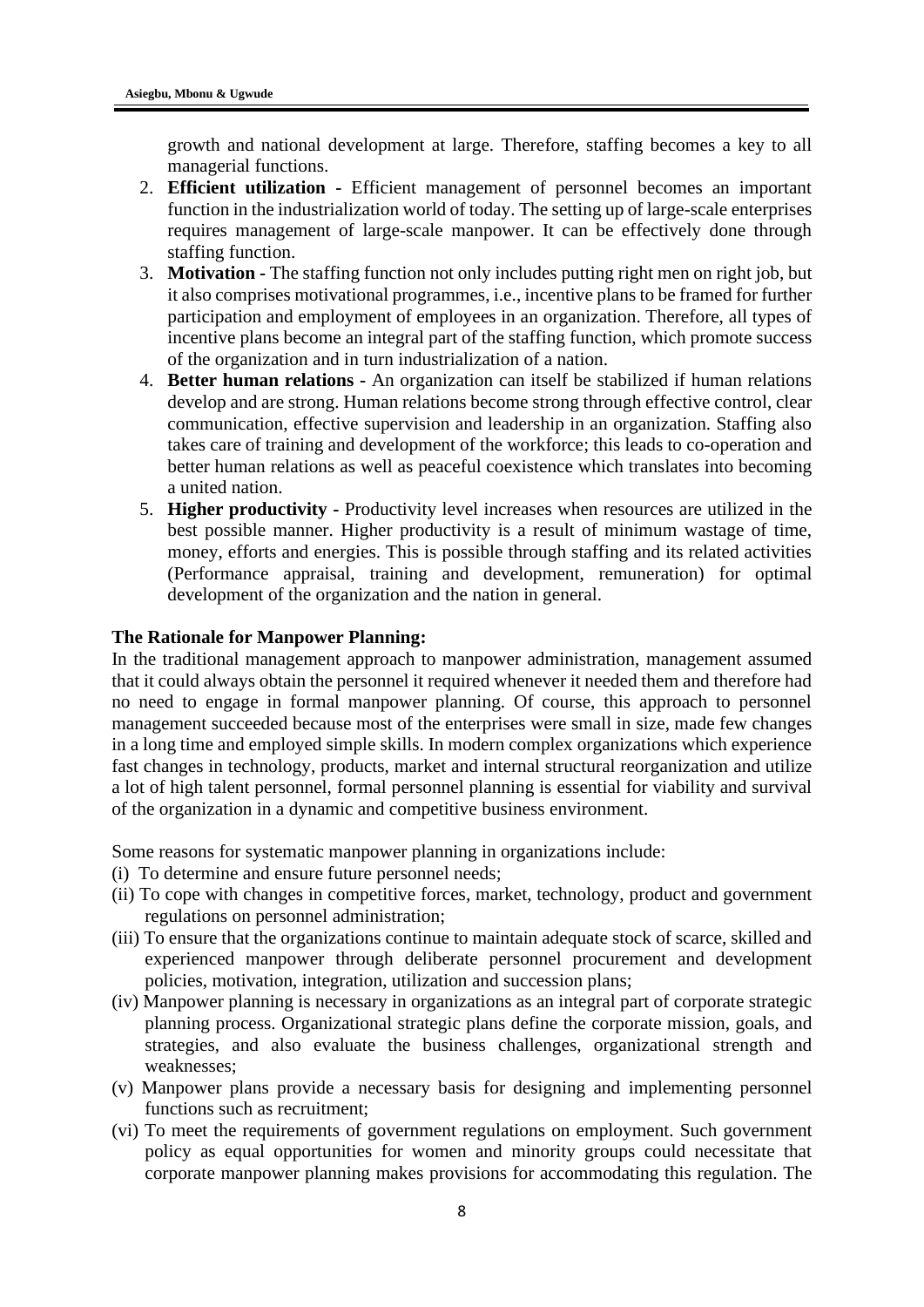quota system policy on employment in the public sector organizations of Nigeria is a good example of such governmental regulations that can necessitate corporate entities drawing their employment plans to conform with government regulations if the policy is extended to cover business or private organizations.

# **Other reasons include:**

- 1. Shortages and surpluses can be identified so that quick action can be taken wherever it is required.
- 2. All the recruitment and selection programmes are based on manpower planning.
- 3. It also helps to reduce the labour cost as excess staff can be identified and so overstaffing can be avoided.
- 4. It also helps to identify the available talents in a concern and accordingly, training programmes can be chalked up to develop those talents.
- 5. It helps in growth and diversification of business. Through manpower planning, human resources can be readily available and they can be utilized in the best manner.
- 6. It helps the organization to realize the importance of manpower management which ultimately helps in the stability of a concern.

# **The Manpower Planning Process:**

Organizations differ in the degree of sophistication they exhibit in their manpower planning process, some scholars in the field agree that corporate manpower planning is made of four major series of interrelated activities, while others propose five. Both will be discussed. The steps or procedures are as follows:

- 1. Analysing the current manpower inventory
- 2. Making future manpower forecasts
- 3. Developing employment programmes
- 4. Designing training programmes
- **Analysing the current manpower inventory -** Before a manager makes a forecast of future manpower, the current manpower status has to be analysed. For this the following things have to be noted
	- a. Type of organization
	- b. Number of departments
	- c. Number and quantity of such departments
	- d. Employees in these work units

Once these factors are registered by a manager, he goes for the future forecasting.

• **Making future manpower forecasts -** Once the factors affecting the future manpower forecasts are known, planning can be done for the future manpower requirements in several work units.

The Manpower forecasting techniques commonly employed in organizations are as follows:

- i. **Expert Forecasts:** These include informal decisions, formal expert surveys and the Delphi technique.
- ii. **Trends Analysis:** Manpower needs can be projected through extrapolation (projecting past trends), indexation (using base year as basis), and statistical analysis (central tendency measure).
- iii. **Work Load Analysis:** It is dependent upon the nature of work load in a department, in a branch or in a division.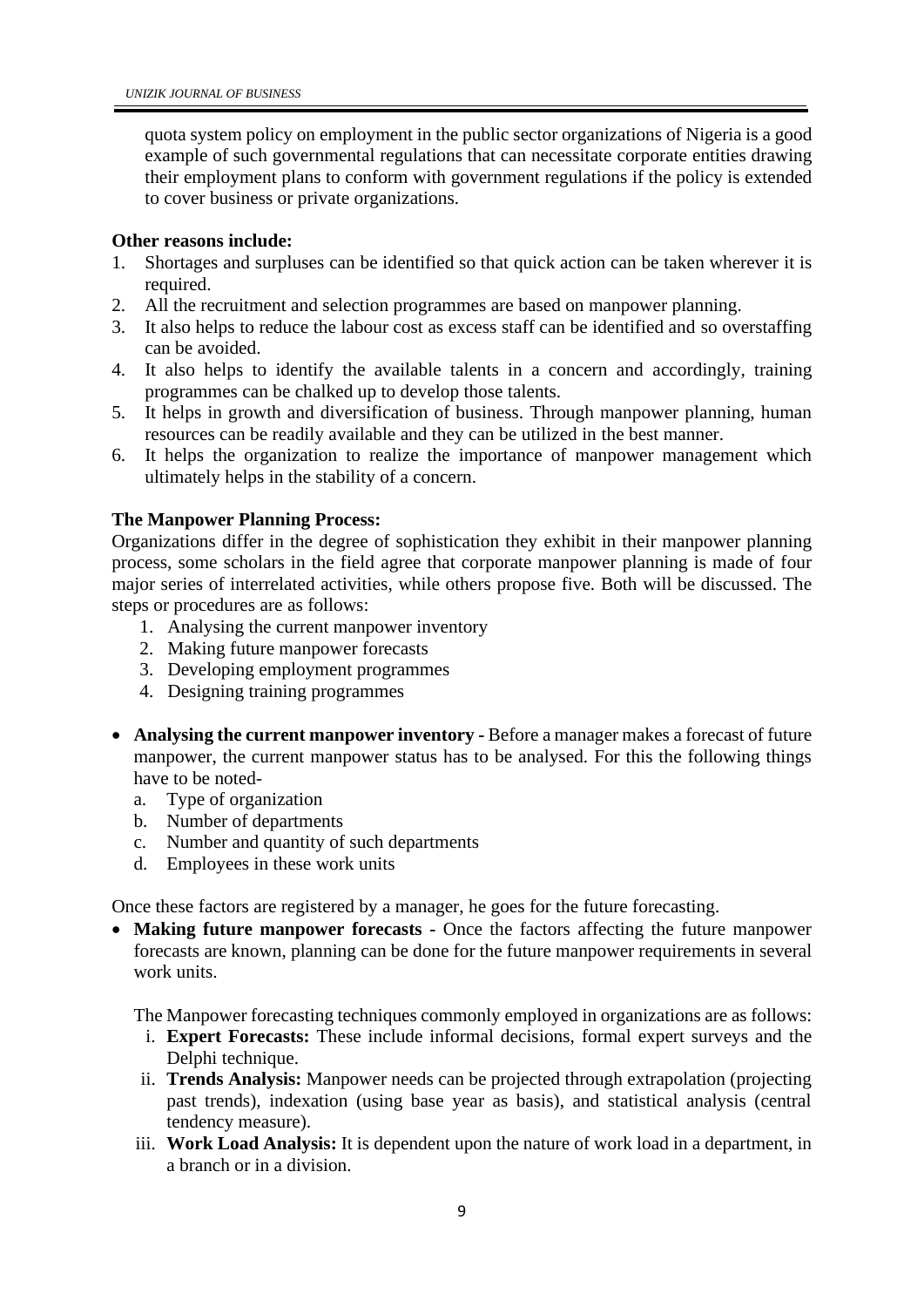- iv. **Workforce Analysis:** Whenever production and time periods have to be analysed, allowances have to be duly made for getting net manpower requirements.
- **Developing employment programmes -** Once the current inventory is compared with future forecasts, the employment programmes can be designed and developed accordingly which will include recruitment, selection procedures and placement plans.
- **Designing training programmes -** These will be based upon extent of diversification, expansion plans, development programmes, etc. Training programmes depend upon the extent of improvements in technology and advancement to take place. It is also done to improve upon the skills, capabilities, knowledge of the workers.

**On the other hand**, (Beach, 1980) identifies a five – stage manpower planning process to include:

- (i) Identify the goals and plans of the organization;
- (ii) Determine the current manpower situation;
- (iii) Forecast manpower demand and supply;
- (iv) Design programmes to implement the plan;
- (v) Evaluate plan effectiveness through audit and adjustments.
- **Linking Manpower plans to corporate goals:** Manpower plans are a part of the overall corporate strategic plan and should base its forecast of personnel demand and supply on the strategic plan of the organization. If the corporate strategic plan for the next five years is designed toward diversification of business activities involving corporate expansions, new products, new plants, new markets and so on, the manpower plan should show an adequate preparation for the provision of the requisite workforce to implement the corporate strategic plan.
- **Account for current manpower situation:** The second activity of the manpower planning process is the preparation of a skills inventory which usually contains up-to-date information on the qualifications of selected category of personnel that currently serve in the organization. The skills inventory serves the following purposes:
	- (i) It provides the baseline for comparing the current manpower status of the organization (manpower supply) with the required skills specified in the manpower demand forecast. This comparison will reveal the degree of gap or significant difference between manpower need of the organization and the supply side (i.e. the available workforce). It will also provide information about what skills in the organization need to be developed through training or by obtaining them from external manpower sources;
	- (ii) It identifies the available talents within to fill specific job opportunities or vacancies;
	- (iii) It is useful for the preparation of a roster of qualified technical and managerial personnel;
	- (iv) The existence of a skills inventory enhances the opportunities for employees to satisfy their career aspirations through development and promotion (Beach, 1975).
- **Manpower Forecasting:** Manpower forecasting involves estimating the skills needed in the organization in the future time (the plan period) as well as providing statistics about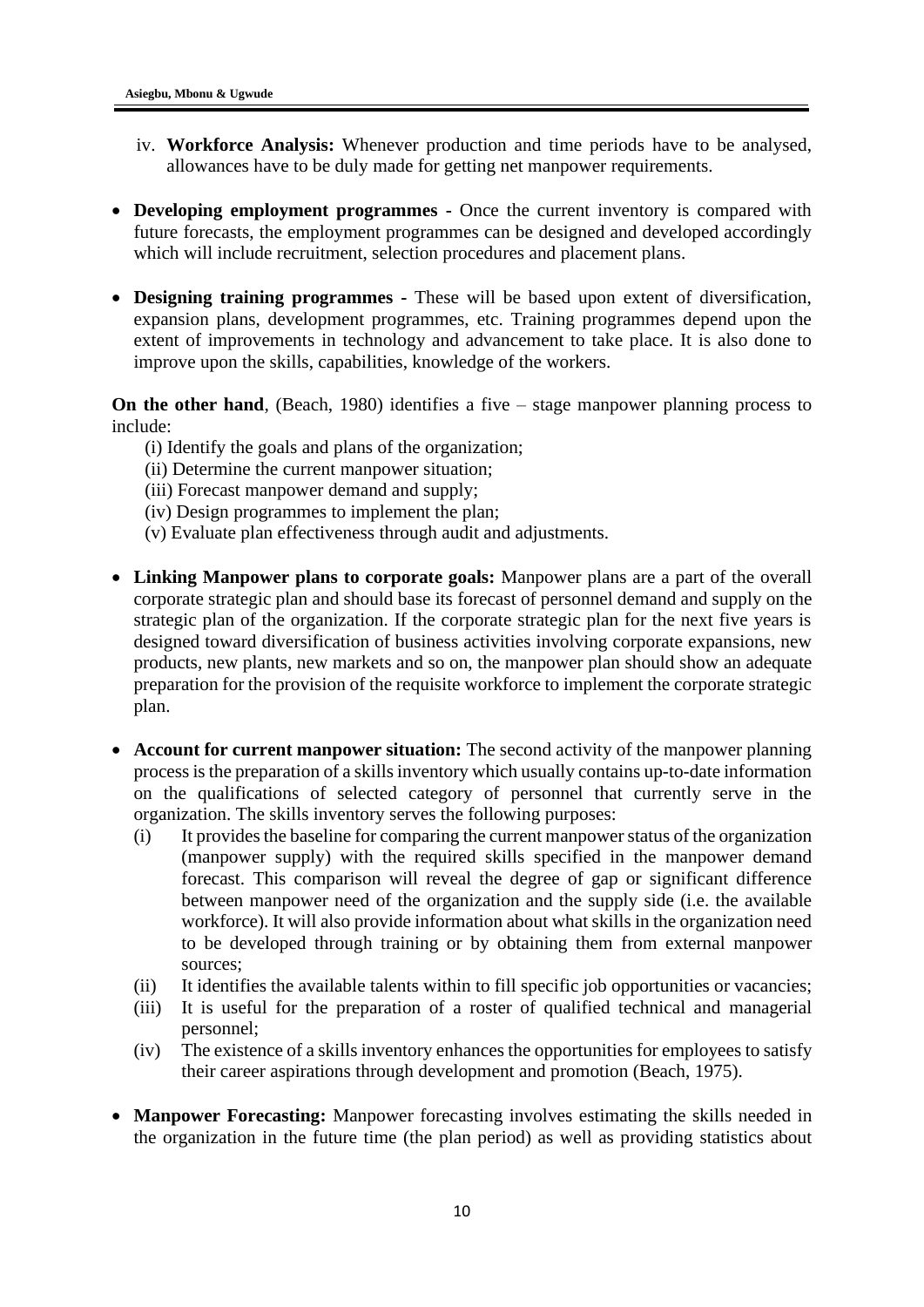manpower supply which consists of the available personnel in the organization's payroll and the number to be recruited externally.

- **The Plan Implementation:** Forecasting manpower demand and supply and comparing the demand with the supply to determine the difference is the last major activity of manpower planning. The next stage is the implementation of the plan through personnel administration programmes such as recruitment, selection, placement, performance appraisal, promotions, laying off, training, development and compensation. However, before management decides to resort to such elaborate implementation strategies mentioned above, some preliminary measures are there to solve the problems of disparity between personnel demand and supply. When demand surpasses supply, management would plan for anticipated shortages through better utilization of the available manpower; hiring additional hands from outside, transferring employees to jobs where there are shortages of workforce; training employees to occupy or fill job positions that will enable them move up to higher skilled positions; compelling employees to work overtime and ensuring that employees increase their productivity. In case these policy instruments are not sufficient to solve the problem of shortages, additional hands from outside the organization may be employed either on parttime, temporary, full-tell or permanent full-time basis. On the other hand, if Management anticipates surplus manpower supply in an organization, the situation can be avoided or remedied through:
	- (i) Training employees to move from jobs where surplus manpower exists to other jobs where shortages exist;
	- (ii) Reducing work hours and work sharing;
	- (iii) Curtailing employment, promotions and transfers to jobs in which surplus is anticipated;
	- (iv) Reducing pay and freezing pay increases (Teresa, 1999)
- **Audit and Adjustments:** The last stage of the manpower planning process is the evaluation of the plan to assess and ascertain if the plan goals are met; if not, determining the reasons for failure. Evaluation may entail modification of the goals and strategies so as to achieve success. This is necessary because the effectiveness of manpower planning depends on how well human resource needs are anticipated and met.

# **Conclusion:**

Top management cannot dictate to every member of the organisation what each decision must be, but it can influence some, perhaps the most important premises on which the decisions are based. As a manager, uunderstanding the implications of your decision, including the impact on departmental and organisational objectives, will help you to avoid costly mistakes and make decisions that add value to your business in order to achieve success which, in-turn, leads to national development.

Achieving national development requires the implementation of manpower plans through personnel administration programmes such as recruitment, selection, placement, performance appraisal, promotions, layoffs, training and development, compensation and, more importantly, personnel (manpower) management. Efficient management of personnel (manpower) becomes an important function in the industrialization world of today.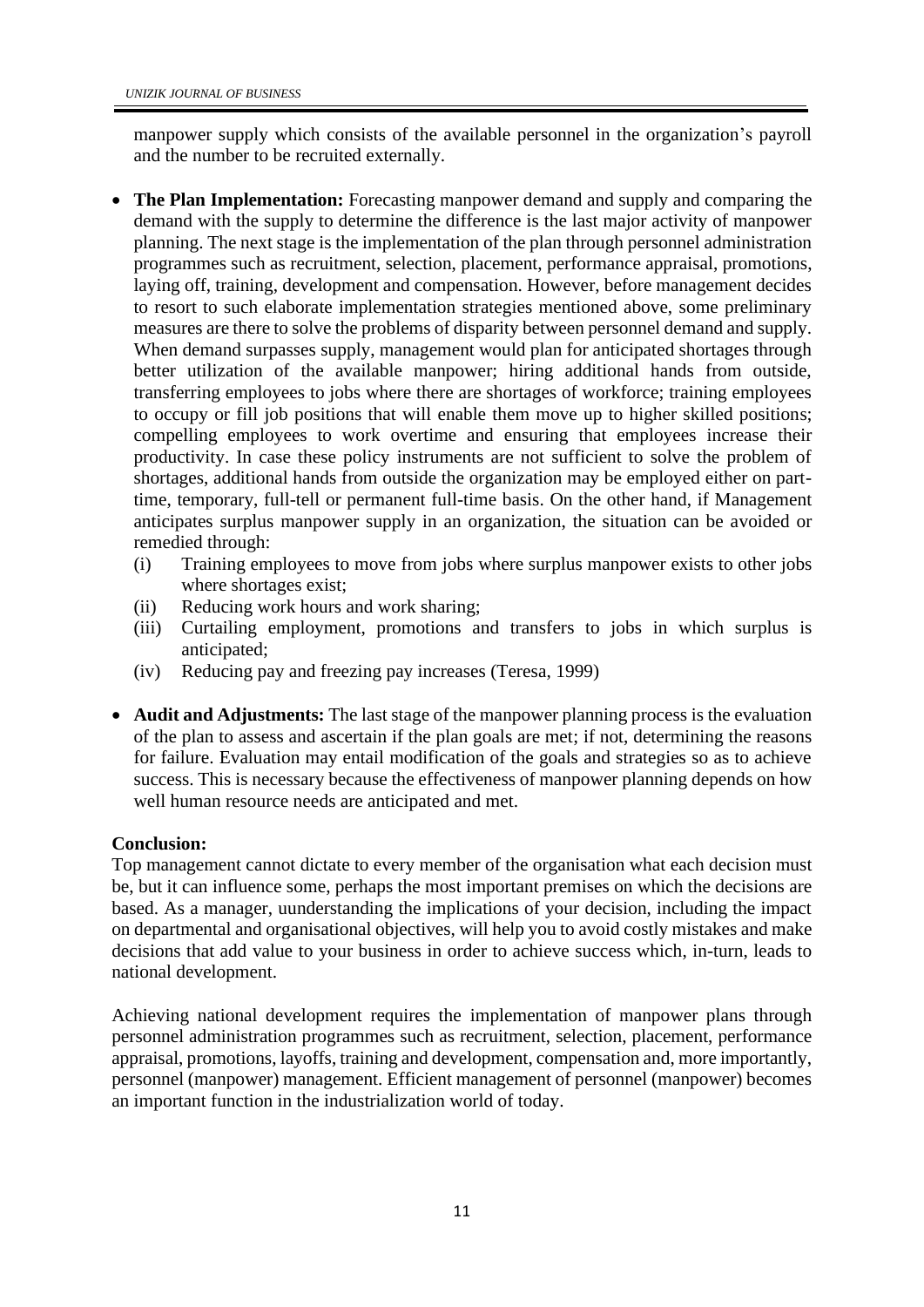#### **References**

- Asiegbu, E.C (2014). Policy evaluation on teacher education, higher education, finance management as well as national youth service corps scheme. In Emunemu, B.O & Akinwumi F.S (ed). *Educational Management in Africa*. Ibadan: Department of Educational Management, University of Ibadan. 91-106
- Barnard, F. S. *(November 1964). "Interactions between decision making and performance monitoring within prefrontal cortex". [Nature Neuroscience.](https://en.wikipedia.org/wiki/Nature_Neuroscience) 7 (11): 1259–1265. [doi:](https://en.wikipedia.org/wiki/Digital_object_identifier)[10.1038/nn1339.](https://doi.org/10.1038%2Fnn1339) [PMID](https://en.wikipedia.org/wiki/PubMed_Identifier) [15494729.](https://www.ncbi.nlm.nih.gov/pubmed/15494729)*
- Beach, D (1995) *Personnel: The management of people at work*, New York: Macmillan Publisher Co. Inc
- Diejomaoh, V.P. 1998. "Nigeria's Human Resources; A Preliminary Assessment." in Damachi, U.G. and V.P.
- Elton Mayo *G. (December 1946). "Comparing the decision styles of American, Chinese and Japanese business leaders". Best Paper Proceedings of [Academy of Management](https://en.wikipedia.org/wiki/Academy_of_Management) Meetings, Washington, DC, August 2001. [SSRN](https://en.wikipedia.org/wiki/Social_Science_Research_Network) [952292](https://ssrn.com/abstract=952292)*
- Garba, M. (2004). The critical role of educational resources on curriculum implementation in Noah, A.O.K., Shonibare, D.O., Ojo, A.A. and Olujuwon, T. (Eds) *curriculum implementation and professionalizing teaching In Nigeria.* Lagos: Central Educational Services.
- *Herbert Simon F. S. (July 2016). ["Optimal decision making and the anterior cingulate cortex".](http://www.nature.com/neuro/journal/v9/n7/abs/nn1724.html) [Nature Neuroscience.](https://en.wikipedia.org/wiki/Nature_Neuroscience) 9 (7): 940–947. [doi](https://en.wikipedia.org/wiki/Digital_object_identifier)[:10.1038/nn1724.](https://doi.org/10.1038%2Fnn1724) [PMID](https://en.wikipedia.org/wiki/PubMed_Identifier) [16783368.](https://www.ncbi.nlm.nih.gov/pubmed/16783368)*
- Ishwar Dayal H. *(October 2015). "The somatic marker framework as a neurological theory of decision-making: review, conceptual comparisons, and future neuroeconomics research". [Journal of Economic Psychology.](https://en.wikipedia.org/wiki/Journal_of_Economic_Psychology) 31 (5): 767–776. [doi:](https://en.wikipedia.org/wiki/Digital_object_identifier)[10.1016/j.joep.2010.03.002.](https://doi.org/10.1016%2Fj.joep.2010.03.002)*
- Journal of Economics and Sustainable Development [www.iiste.org](http://www.iiste.org/) ISSN 2222-1700 (Paper) ISSN 2222-2855 (Online)
- Okojie, C.E.E (1995). Gender, Poverty and Educational Human Capital Investment in Nigeria. Nigerian Economic and Financial Reviews 3: December
- Okojie, C.E.E (1998). Human Capital Formation for Productivity Growth in Nigeria. Nigerian Economic and Financial Review 3: December.
- Osokoya, I.O (1997). 6-3-3-4 *Education in Nigeria History, strategies, Issues and Problem:* Bisinsike Educational Publishers and Printers Lagos.
- *Seckler, Hudson (2014). The psychology of judgment and decision making. Philadelphia: [Temple University Press.](https://en.wikipedia.org/wiki/Temple_University_Press) [ISBN](https://en.wikipedia.org/wiki/International_Standard_Book_Number) [0877229139.](https://en.wikipedia.org/wiki/Special:BookSources/0877229139) [OCLC](https://en.wikipedia.org/wiki/OCLC) [26548229](https://www.worldcat.org/oclc/26548229)*
- Teresa, M. N (1999) *Human Resources Management: An introduction*, Sofegan Association, Jos.